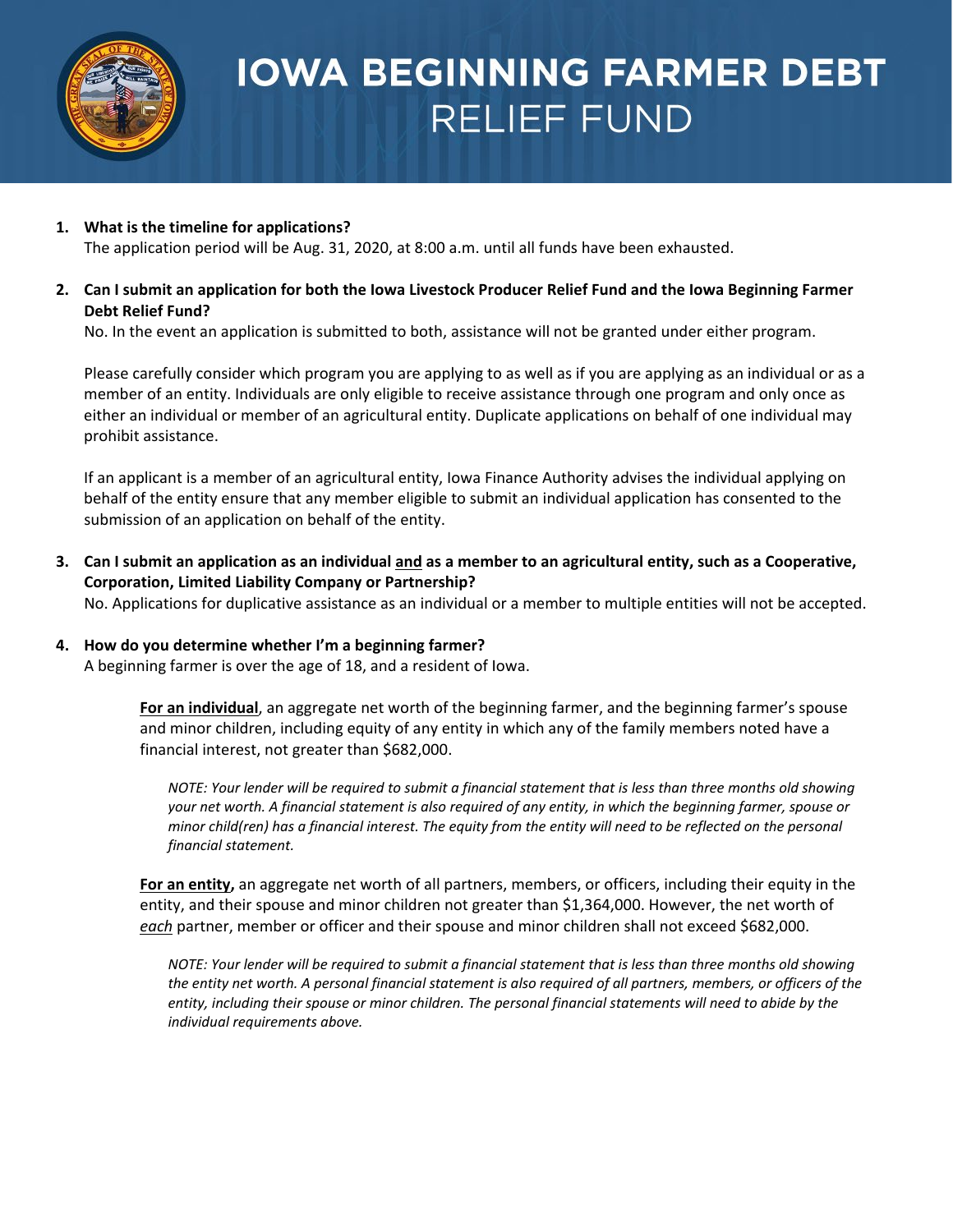#### **5. What if I have a lease to own debt service payment?**

Lease payments alone do not qualify; however, a lease to own arrangement would. Input lender information in the lender section and send them a copy of the amortization schedule and contract terms to be inputted during their certification portion.

**6. What if my spouse and I both have outstanding long term-debt service that is separate, can we both apply for the program?**

Unfortunately, no, the award can only be granted once per household. However, if the maximum award is not being utilized with a single loan, the second loan can be added to the same application so your household can utilize the maximum award amount.

- **7. What if my lender is having issues accessing the lender verification link that was sent in the email?** Your lender can forward the "Verification Email" to the Iowa Beginning Farmer Relief Team explaining the issue and new link can be sent out.
- **8. Does my rural residence, which includes some ag-related practices, qualify as long-term ag debt for the program?**

The answer depends on how the loan was set up. If the property is financed as a residential mortgage loan, it does not qualify; but, if your loan was set up as an ag loan, it would be eligible. The primary difference between a traditional mortgage and a farm mortgage is the property itself. While traditional mortgages allow for the purchase or refinance of a residential property, farm financing is specifically for properties zoned agriculturally. In other words, the property must involve the production of agricultural products, such as growing fruits and vegetables or raising livestock.

### **9. Am I eligible if I already made my CY 2020 loan payment(s)?**

Yes, all 2020 debt service is eligible, up to \$10,000. The funds will be applied to any unpaid 2020 annual debt service then will be used to reimburse you for any 2020 annual debt service already paid.

# 10. Is my debt eligible if my loan balloons in less than 10 years but is set up with an amortization of 10 years or **longer?**

Yes, a loan with an amortization of 10 years or more would be considered long-term debt. Please have the lender make note of this on their portion of the application if the debt maturity is less than 10 years.

# **11. Am I eligible if I have received assistance through the Paycheck Protection Program (PPP) or an Economic Injury Disaster Loan (EIDL)?**

Yes. If you received federal funds, including through the PPP or EIDL Program, you are still eligible to receive funds through this program.

# **12. What if I have debt service from a contract purchase, not a traditional loan with a bank?**

If your debt service is related to a contract sale, the amortization and contract terms will need to be sent to your lender to be added during their portion of the application. The funds will be sent to your lender with the ACH information they provide, and your lender will disburse the funds to you to be applied to your CY2020 contract payment.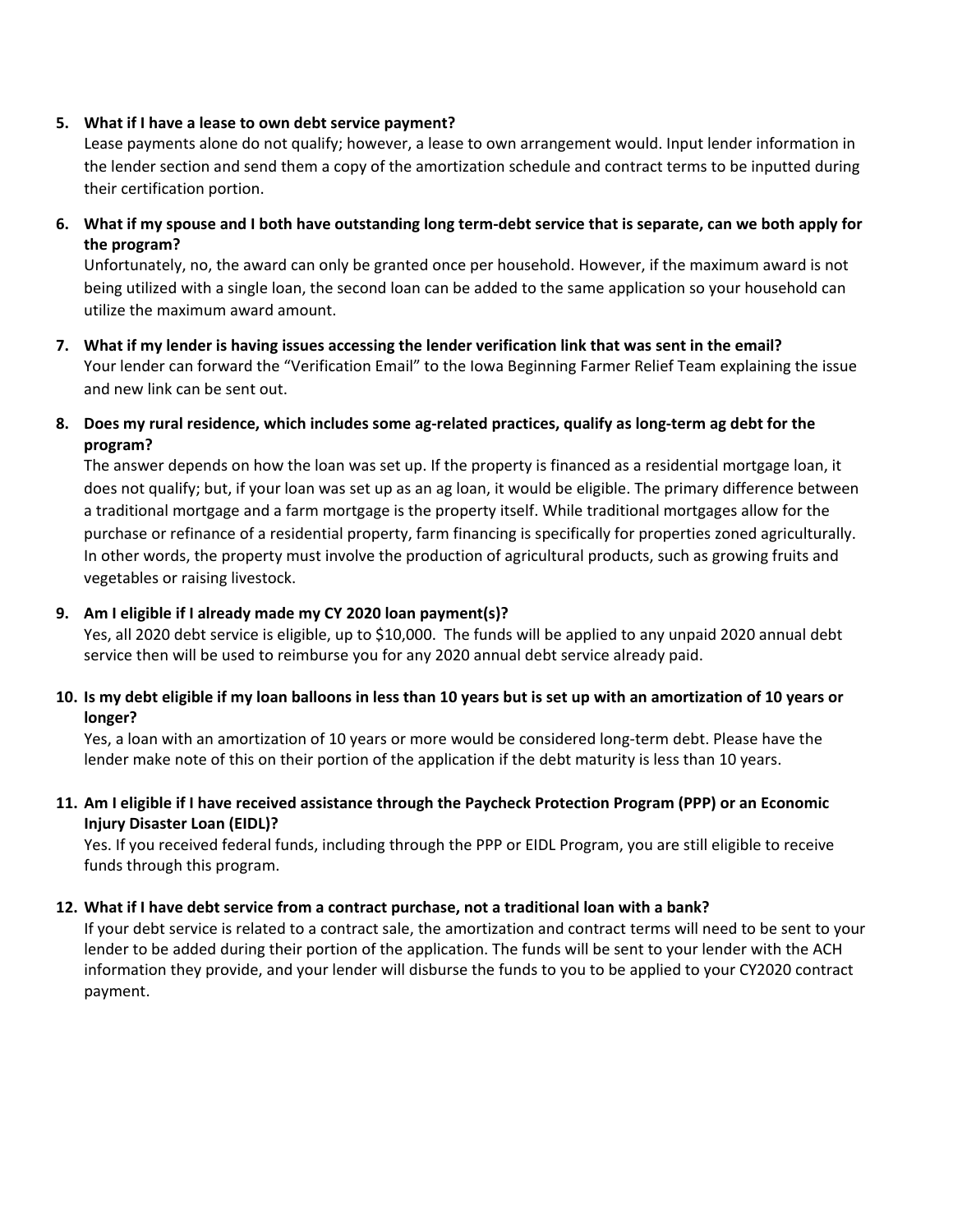#### **13. What would be considered a documented, involuntary loss of income?**

A documented loss of income would include a decrease in the value of livestock or other assets due to a decrease in the price of that asset. Iowa State University's Center for Ag and Rural Development estimated loss of revenue due to COVID of roughly \$788 million for corn, \$213 million for soybean, \$658 million for fed cattle, \$34 million for calves and feeder cattle, and \$2.1 billion for hogs.

#### **14. Who can I contact with questions?**

Please contact the Iowa Farm Relief Help Line with program-related questions, Monday through Friday from 8:00 a.m. - 5:00 p.m.: Toll-free: 877. 317.8909 | local: 515.348.8818

#### **15. Can I submit a PDF or printed application?**

No. All applications must be submitted online. Applications submitted via any other means will be disqualified. If you require assistance, contact 877.317.8909 or 515.348.8818.

#### **16. What amount of assistance is available to each applicant?**

The amount of assistance awarded to each eligible applicant shall not exceed \$10,000.

#### **17. What information do I need to complete the application?**

Applicants must have contact information, lender's name, phone and email and social security number. Applicants applying on behalf of an entity must also have the entity's EIN, names and social security numbers for all members.

Important: It's critical that applicants provide the correct email for their lender, as lender verification is required *to process the application.*

#### **18. What will my lender need to provide?**

The lender will be required to provide the following information on behalf of the applicant:

- $\circ$  Financial statement showing net worth less than \$682,000. The financial statement must be less than 3 months old with all relevant schedules attached
- o Number of ag loans with terms greater than 10 years: (dropdown)
- o Loan number
- o Loan start date
- o Loan maturity date
- o Remaining loan amount
- o Debt service due on the loan(s) in CY2020
- o Purpose of the loan?
	- o Ag land
	- o Farm buildings
	- o Other farm improvements
- $\circ$  Information to ACH funds to bank for beginning farmer, including bank name, routing number and account number

#### **19. What if I realize I made a mistake in my application after submission?**

Please **do not** submit another application, as duplicate applications will only slow the review process. Instead, email the **[Iowa Beginning Farmer Relief Team](mailto:beginningfarmerrelief@iowafinance.com)** explaining the error and provide the correct information. Be sure to include your first and last name, complete address and enter the subject line as "IBFRF APPLICATION CORRECTION" in the email.